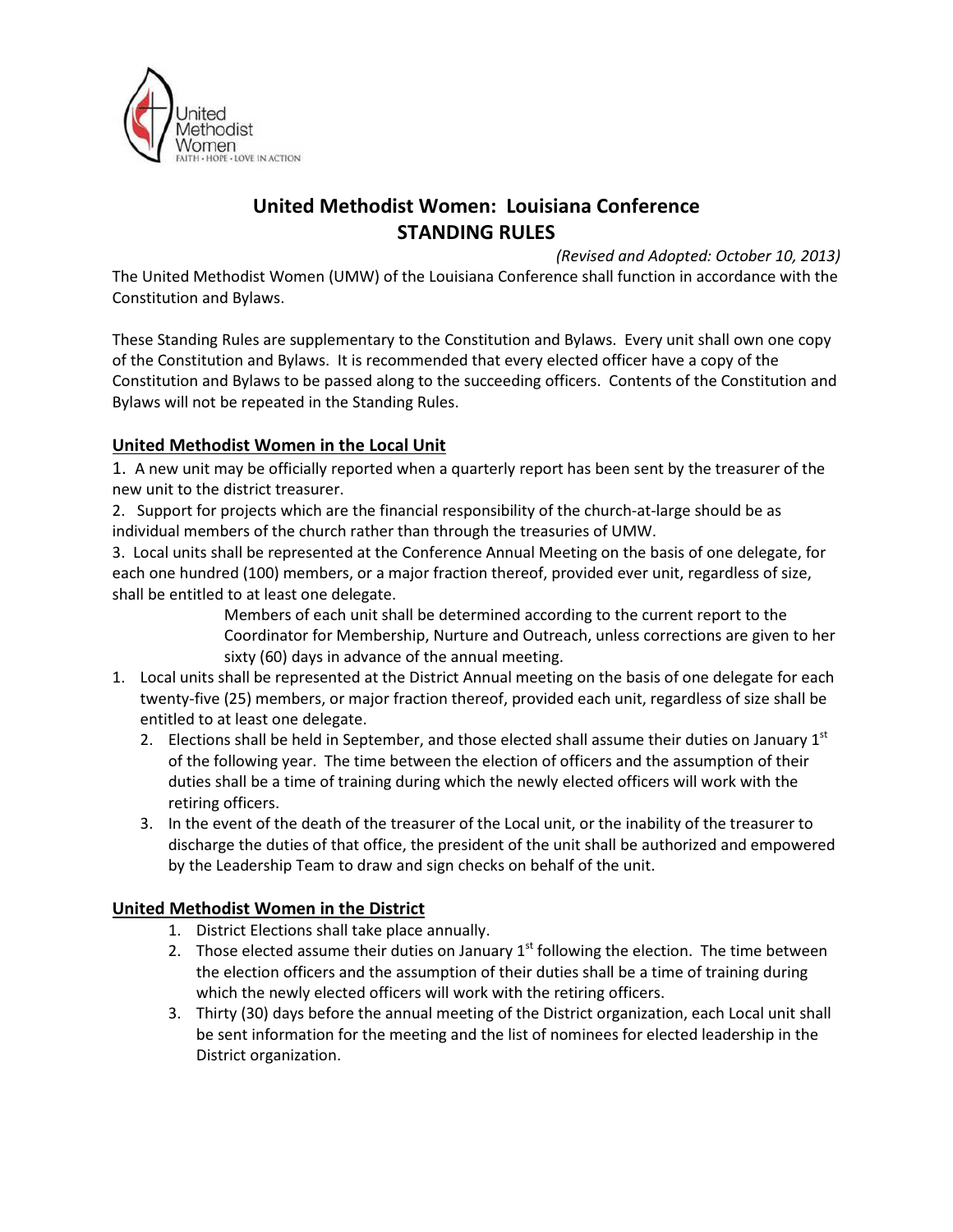

- 4. Local units shall be represented at the District Annual Meeting on the basis of one delegate for each twenty-five (25) members, or major fraction thereof, provided every unit, regardless of size, shall be entitled to at least one delegate.
- 5. The voting membership at the District Annual Meeting shall be the delegates from the local units and members of the District Leadership Team.
- 6. Subdistricts
	- a. A District may be divided into subdistricts to facilitate the work of the UMW within the District. A subdistrict leader shall be elected as part of the District elected leadership.
	- b. If a subdistrict meeting is held, the District Leadership Team will assist the subdistrict leader in determining program emphasis for the meeting.
	- c. If an offering is taken at a subdistrict meeting, expenses, excluding refreshments and/or flowers may be deducted before remittance is made to the District treasurer.
	- d. The duties of the subdistrict leader shall be to:
		- i. Maintain contact, both personally and other ways of communication, with the units in her subdistrict.
		- ii. Publicize all activities of the district.
		- iii. Assist in organizing new units, in reactivating units which have ceased to function, and in assisting units where help is needed.
		- iv. Preside over any subdistrict meetings which may be held.
- 7. In the event of the death of the treasurer of the District organization, or the inability of the treasurer to discharge the duties of that office, the District President shall be authorized and empowered by the District Leadership Team to draw and sign checks.
- 8. The District Committee on Program may work with the Local Program Committee in the development of programs and activities which are integral to the Purpose.

## United Methodist Women in the Conference

- I. Funds
	- 1. United Methodist Women shall support projects which are the financial responsibility of the church-at-large as individual members rather than through the treasuries of the organized units of United Methodist Women.
	- 2. Expenses for all members attending any authorized meeting of a standing committee or task group shall be paid by the Conference, unless expenses are otherwise provided.
	- 3. Expenses
		- a. Members of the Conference Leadership Team shall receive expenses for attendance at meetings of that committee, and the annual meeting of the Conference organization according guidelines recommended by the Finance Committee.
		- b. Each officer shall receive expenses for promoting the work of her office.
		- c. The Finance Committee will determine the compensation (reimbursements) and recommend this to the Leadership Team for approval. All expense vouchers shall include itemized listings with receipts for expenses (postage, duplicating, lodging, meals, etc.) for which payment is requested. Vouchers shall be approved and signed by the President and Secretary.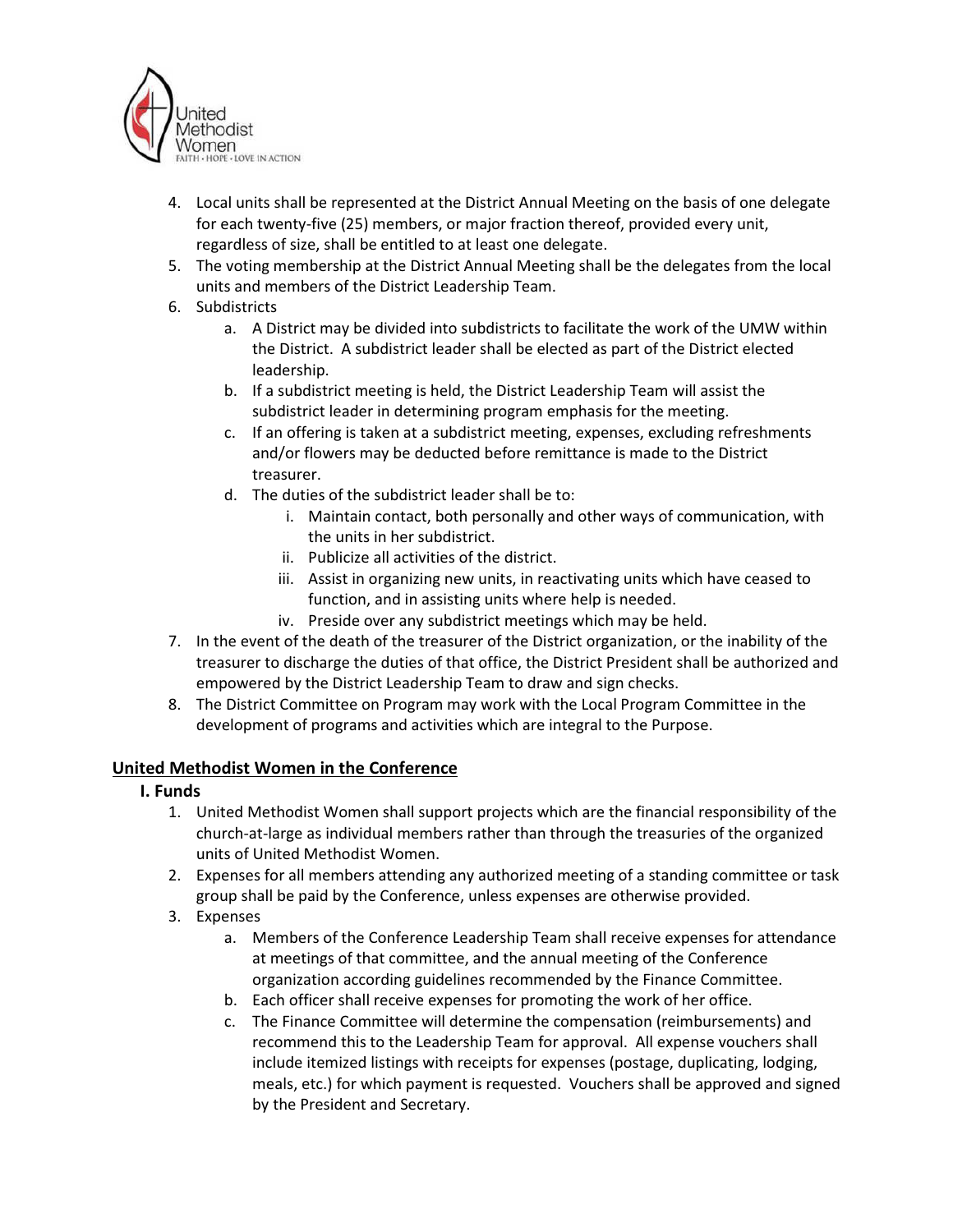

- d. Duplicating letters or other materials in quantity shall be done, after investigation, at the least expense appropriate to the purpose for which the materials are to be used.
- 4. The Conference organization may set aside an amount for administration and membership development expenses of the Conference; a contribution to the Jurisdiction fund for administration and membership development; for remittances to the Districts for administration and membership development; and for Church Women United. The exact amount of the fund to be set aside shall be decided annually by the Leadership Team on recommendation from the finance committee.
- 5. At the end of the calendar year, the District treasurer must account to the Conference treasurer for the use of administration and membership development funds received, and the balance on hand. Each District shall be allowed to retain a portion of their administration and membership development funds as an advance toward the next year's budget. Any amount in excess shall be returned to the Conference treasurer clearly marked as unused administration and membership development funds.
- 6. Funds for Conference officers' attendance to Assembly shall be determined by the Finance Committee and approved by the Leadership Team. Those funds shall be sent to each officer attending assembly at the appropriate time. If the officer does not attend assembly, funds shall be returned to the Conference treasurer.
- 7. Each district shall be allowed monies for sending representatives to Assembly. Funds are to be determined by the Finance Committee and held by the Conference Treasurer with other accumulating funds and sent to each District at the appropriate time. Representation shall be determined by the District Leadership Team. If no representative from the District attends, funds shall be returned to the Conference Treasurer.

## II. Committees

- 1. The persons listed in the 2009-12 Constitution and Bylaws shall be members of the Leadership Team.
	- a. In addition, the following persons shall be members of the Conference Leadership Team: the historian, editor, chairpersons of standing committees; and the spouse of the Bishop, (who shall be an honorary vice-president).
- 2. Chairpersons of task groups shall be members of the Program Committee.
- 3. Each standing committee and task group shall be allowed one meeting a year, in addition to those meetings which can be held in conjunction with a larger group meeting, such as the Leadership Team.

If a committee or task group needs more than one additional meeting (as described above), the meeting shall be approved by the Leadership Team.

- 4. The Conference Committee on Membership shall include those persons listed in the 2009- 2012 Constitution and Bylaws and, in addition, the chairpersons of the six District Committees on Membership.
- 5. Conference Committee on Nominations
	- a. Conference Committee on Nominations shall be composed of six persons, including the chairperson.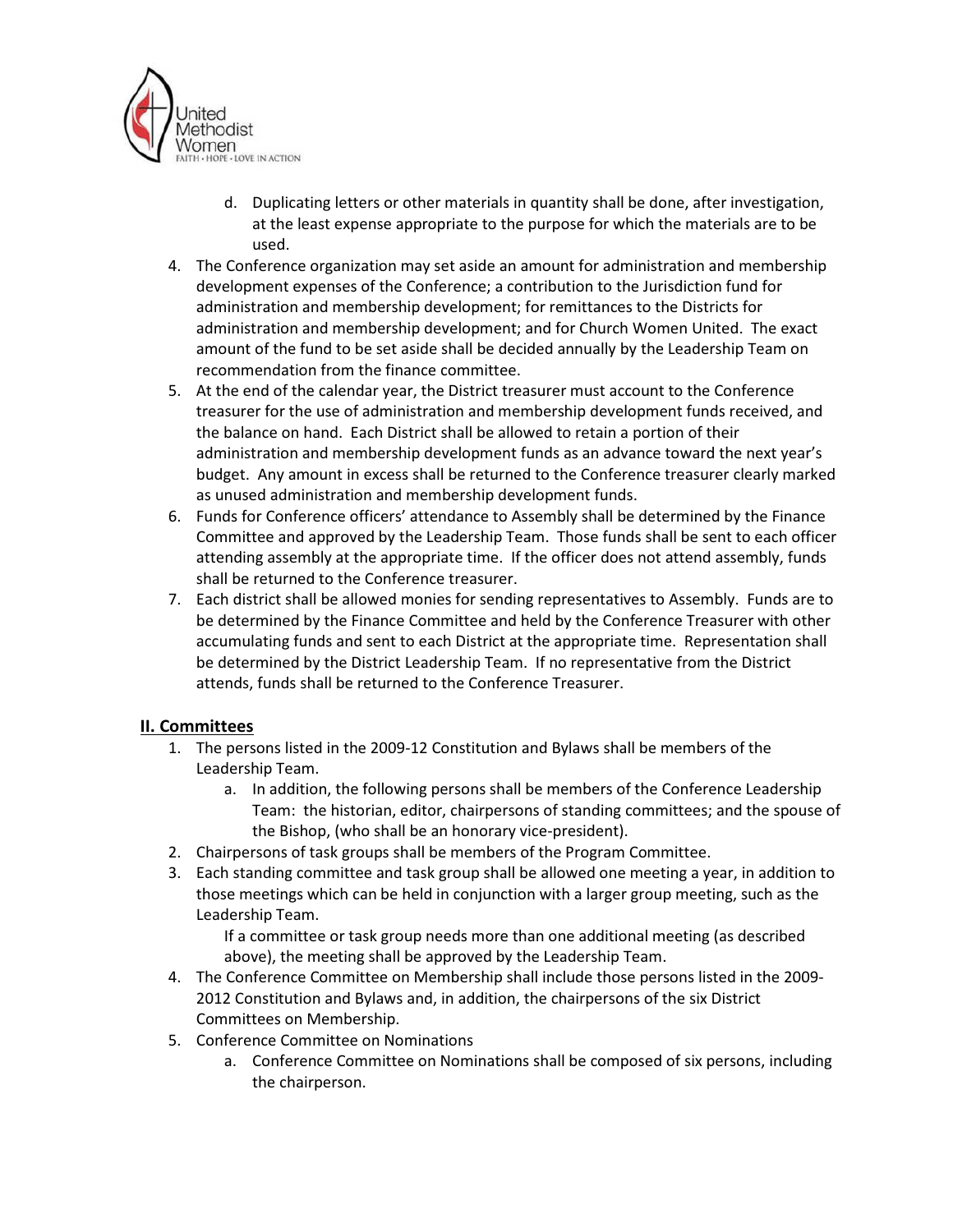

- b. The chairperson shall be elected by the Conference organization for a term of two years during her four year term.
- c. A person filling an unexpired term on the Committee on Nominations shall rotate off the committee with the class of her predecessor, regardless of length of time served.
- d. In addition to functions listed in the Constitution and Bylaws, the Conference Committee on Nominations shall keep an accurate and up-to-date file on prospective elected leaders. The file should include, as a minimum, qualifications and skills of each person in the file; offices (if any ) previously held, especially in the District and /or Conference organizations, length of time served, tenure used and tenure remaining.
- e. Persons elected to the Committee on Nominations shall attend
	- i. Leadership Training Event within the calendar year elected, at national expense
	- ii. Mid-year leadership team meeting at Conference expense.
- f. The committee shall meet semi-annually, as well as on call of the chairperson. A member missing two committee meetings in a year, without having been excused by the chairperson, shall be notified by the chairperson that she will be replaced on the committee.
- 6. There shall be a Committee on Standing Rules and Guidelines for a two year term composed of five persons who shall be appointed by the President and approved by the Leadership Tram. The President shall name the chairperson. The President shall serve as an ex-officio member. The functions of the committee shall be to:
	- a. Review and edit the standing rules and recommend amendments in keeping with new legislation and terminology adopted by National and in keeping with conference needs, and draft statements on standing rules changes referred to it by the Leadership Team.
	- b. Interpret, upon request, the meaning and intent of bylaws and standing rules.
	- c. Prepare copies of proposed amendments to the standing rules for distribution to the annual meeting. Provide a copy of the approved amendments to the secretary for inclusion in the records of the Conference organization. Draft resolutions which may be referred to the committee, in the interest of facilitating the work of the Conference organization
	- d. Review all guidelines and make recommendations to the Conference Leadership Team.
- 7. There shall be a committee on the Annual Report and Directory, composed of the secretary, who serves as chairperson, the President, and the treasurer.
- 8. The committee shall edit and publish the Annual Report and Directory, as determined by the Leadership Team.
- 9. Other persons needed to facilitate the work of the committee may be appointed by the President in consultation with the secretary.
- 10. There shall be a Committee on the place of the Annual Meeting composed of three persons whose chairperson shall be a Conference officer. The President shall appoint the members of the committee and name the chairperson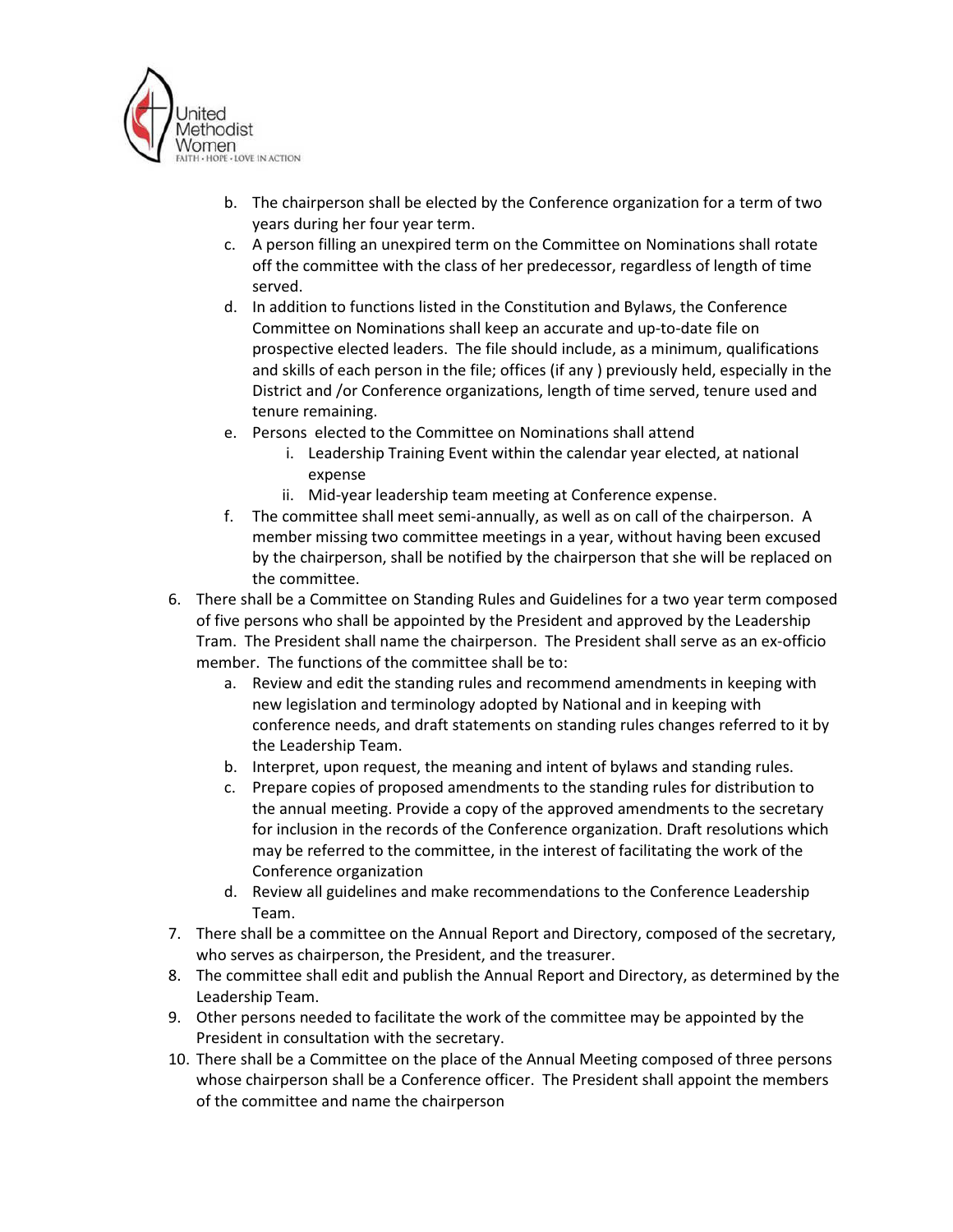

11. Annual meetings shall be held in districts using the following rotation plan:

| Alexandria         | 2010 |
|--------------------|------|
| Shreveport         | 2011 |
| Acadiana           | 2012 |
| Monroe             | 2013 |
| <b>Baton Rouge</b> | 2014 |
| Lake Charles       | 2015 |
| <b>New Orleans</b> | 2016 |
| Shreveport         | 2017 |

- 12. The committee shall select a suitable place within the designated district and report the availability one year in advance which is approved at the midyear meeting of the leadership team.
- 13. A formal invitation is presented by the local President at the Conference annual meeting one year in advance.
- 14. Traditionally, the annual meeting is held on the  $2^{nd}$  weekend in October.

# III. Elections

- 1. Elections shall take place annually at the Annual Meeting of the conference organization. Officers shall be elected for a two year term. There shall be opportunity for nominations from the floor by a duly registered delegate. When nominations from the floor occur, the election must be postponed until later in the meeting to allow time for the Committee on Nominations to confer with the nominee. Elections for other officers may proceed or be postponed until all offices are voted on. It is the responsibility of the Committee on Nominations to verify the tenure eligibility of the nominee. The election should not proceed until this is done and the job description has been reviewed with the nominee. If the nominee is not present, the committee should verify that this has been done.
- 2. Elections shall be by ballot, except when there is only one nominee for an office the election may be by voice vote. A majority vote shall constitute election.
- 3. Those elected shall assume their duties on January  $1<sup>st</sup>$  following the election. The time between the election of officers and the assumption of their duties shall be a time of training during which the newly elected officers will work with the retiring officers.
- 4. Officers elected at annual meeting held in the fall of an odd numbered year, to begin serving in an even numbered year are: Vice President, Treasurer, Coordinators for Spiritual Growth and Social Action, and Chairperson of Committee on Nominations.

## IV. Mission U

- 1. The Dean and Assistant Dean shall be elected for two years at a Mission u planning meeting by and from the current committee. They shall attend training provided by National. A new Assistant Dean shall be elected each year. The Assistant Dean shall serve as Dean in the second year of her term.
- 2. The Conference Treasurer shall be the registrar with her designee, approved by the Leadership Team to work closely with her. The designee shall be appointed to serve for one year for Conference events, such as the Mission u, Annual Meeting, etc. The treasurer and her designee shall be bonded as required by United Methodist Women.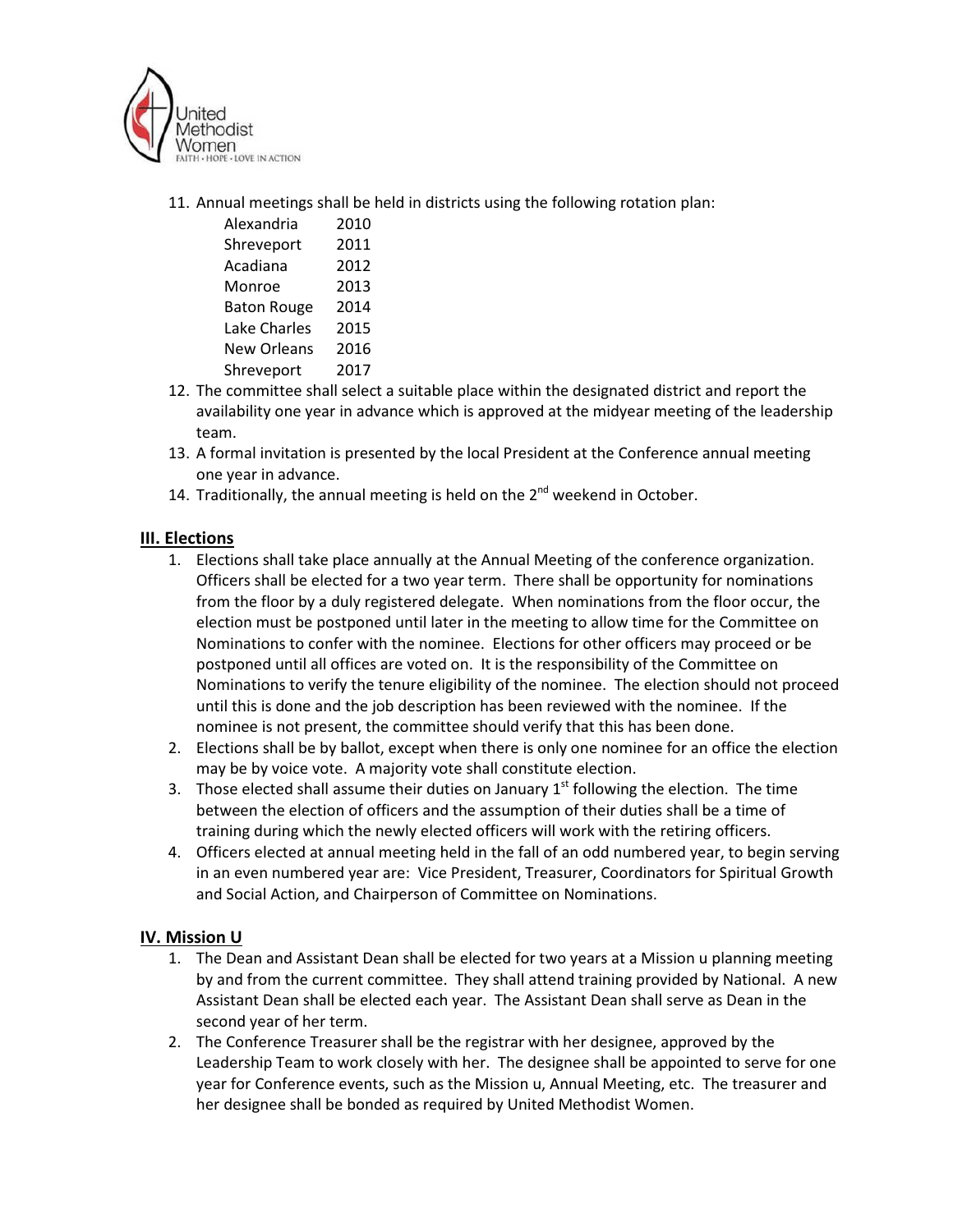

- 3. All Conference elected leaders, Conference and Mission u appointed leaders, District Presidents and District treasurers are expected to attend Mission u at Conference expense.
- 4. A subsidy to be determine by the Committee on Finance shall be paid for: each District Vice President, Secretary, the four Mission Coordinators, Program Resources Secretary, Chair of Committee on Nominations and Communications Coordinator who fully participate in Mission u.
- 5. The Conference Membership, Nurture and Outreach Coordinator shall determine the winner of the attendance banner/ certificate, which shall be awarded on the count of highest district attendance.
- 6. A significant amount, determined by the Committee on Finance, shall be allowed annually for the purchase of audiovisual resources pertinent to the current studies and mission emphases. These material shall be selected by the Mission Coordinator for Education and Interpretation in consultation with the Dean of Mission u and shall be placed in the audiovisual library of the Conference Council on Ministries for use throughout Mission u.
- 7. Mission u Leadership Training
	- a. The pattern of attendance includes the Dean and Assistant Dean and Conference Study Group Leaders who attend as partial satisfaction of certification requirements.

# V. Annual meeting

- 1. Each local unit shall receive registration forms, the list of nominees for elected leadership and any major changes recommended in Standing Rules thirty (30) days prior to the annual meeting.
- 2. Representation
	- a. Local units shall be represented at the annual meeting of the Conference organization on the basis of one delegate for each one hundred members or major fraction thereof, provided every unit, regardless of size, shall be entitled to at least one delegate.
- 3. The voting membership at an annual meeting shall be composed of the following persons: members of the Leadership Team, Delegates from the local units, District elected officers, spouse of the resident bishop, and Presidents of all predecessor organizations.
- 4. The Committee on Program shall recommend to the Leadership Team, at the time of Mission u, the chairperson for the Task Group on Annual Meeting Program for the ensuing year.

# VI. District Elected Leaders Training

- 1. There shall be a Conference-wide training event with Conference leadership training district counterparts.
- 2. Outgoing/ Retiring Conference officers shall conduct DELT training and may be assisted by the newly elected Conference officers. This event shall be funded by the Conference.

## VII. Leadership

1. There shall be a Conference Historian to be appointed by the President on a two year basis and confirmed by the Executive Committee.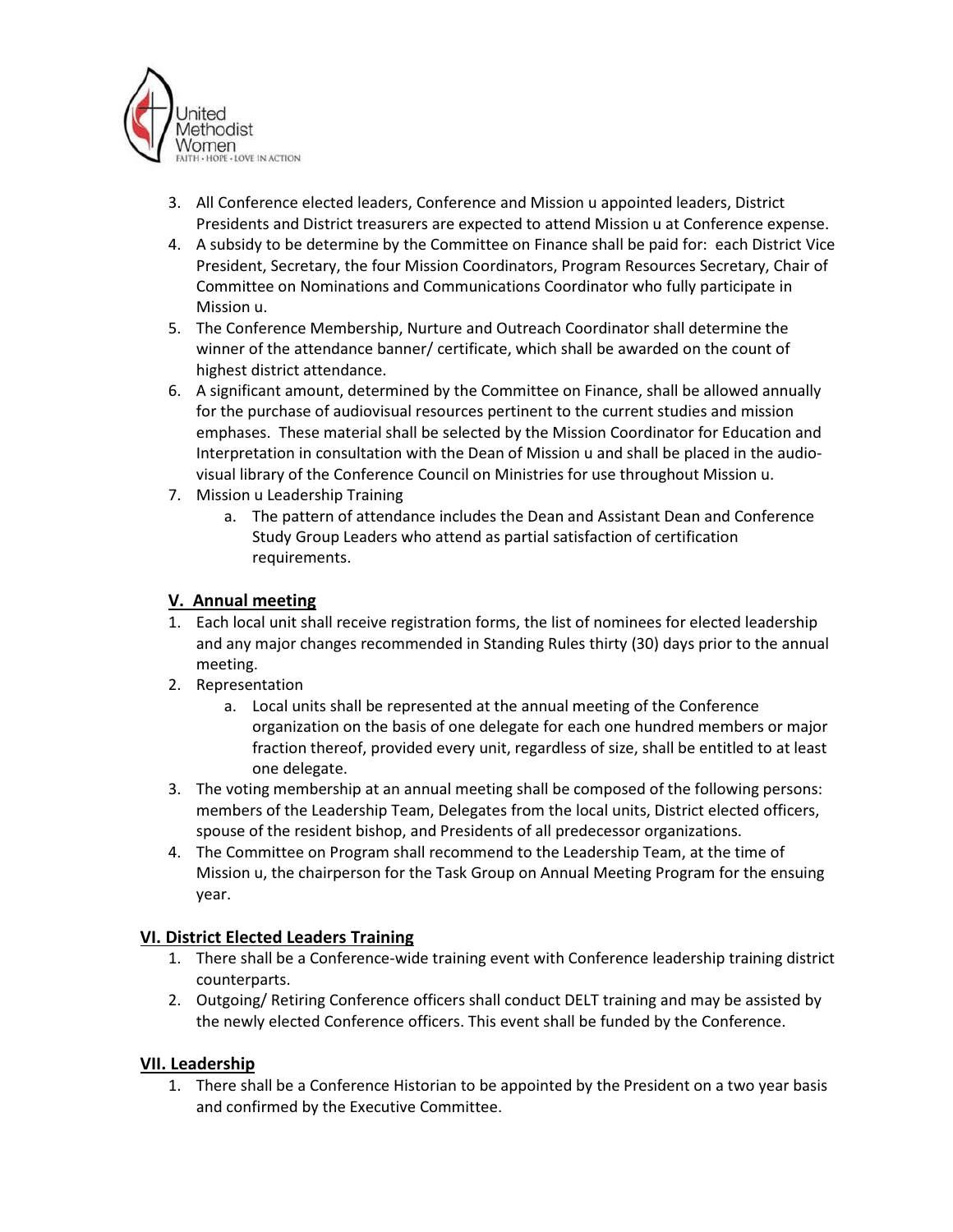

# 2. Treasurer

- a. The time between the election of the treasurer and the assumption of her duties shall be a time of training in which she shall work with the retiring treasurer, especially in preparing the fourth quarterly report. The treasurer-elect shall attend all Finance and Leadership Team meetings and training events occurring during the interim period.
- b. In the event of the death of the treasurer of the Conference organization or the disability of the treasurer to the extent that she is unable to discharge the duties of that office, the President of the Conference organization shall be authorized and empowered to draw and sign checks and maintain the records on behalf of said organization until such time as an interim treasurer is appointed.
- 3. The Communications Coordinator shall serve as editor of the Conference Newsletter.
	- a. In the event the Communications Coordinator is unable to serve as editor of the Conference Newsletter, an editor shall be appointed by the Conference President on two year basis, approved by the Leadership team
	- b. The duties of the editor shall be:
		- i. To edit the Conference newsletter in consultation with the Communications Coordinator.
		- ii. To serve as liaison person with the printer and be responsible for having the paper sent to all designated persons.
		- iii. If the editor is not the Communications Coordinator, she shall serve on the Leadership Team.

# VIII. Special Mission Recognitions, Gifts, Memorials

- 1. When women from the Louisiana Conference are ordained as deacons in the Annual Conference, they shall be honored with a forty dollar (\$40) Special Mission Recognition pin. When women from the Louisiana Conference are commissioned as long or short-term missionaries or as a deaconess, by the General Board of Global Ministries, they shall be honored with a forty dollar (\$40) Special Mission Recognition Pin.
- 2. Retired missionaries and deaconesses residing within the Conference may attend Annual Meeting and Mission u at Conference expense, which includes housing and travel according to expense guidelines. Each one is to send in his/ her own registration forms and pay his/her registration fee. These persons should be on the Conference mailing list and receive additional communication regarding these meetings from the Conference Mission Coordinator for Education and Interpretation.
- 3. Each year the President may select, in consultation with the Leadership Team, a person to be the recipient of a one hundred doll (\$100) Special Mission Recognition pin, which will be presented at the Annual Conference.
- 4. Upon election, women from Louisiana Conference who serve as a Director of Women's Division or an officer of the South Central Jurisdiction UMW shall be honored at Annual Meeting with a Gift to Mission.
- 5. When death occurs among members of the Leadership Team, or a former Conference President, a Gift in Memory of fifty dollars (\$50) shall be sent to United Methodist Women. When death